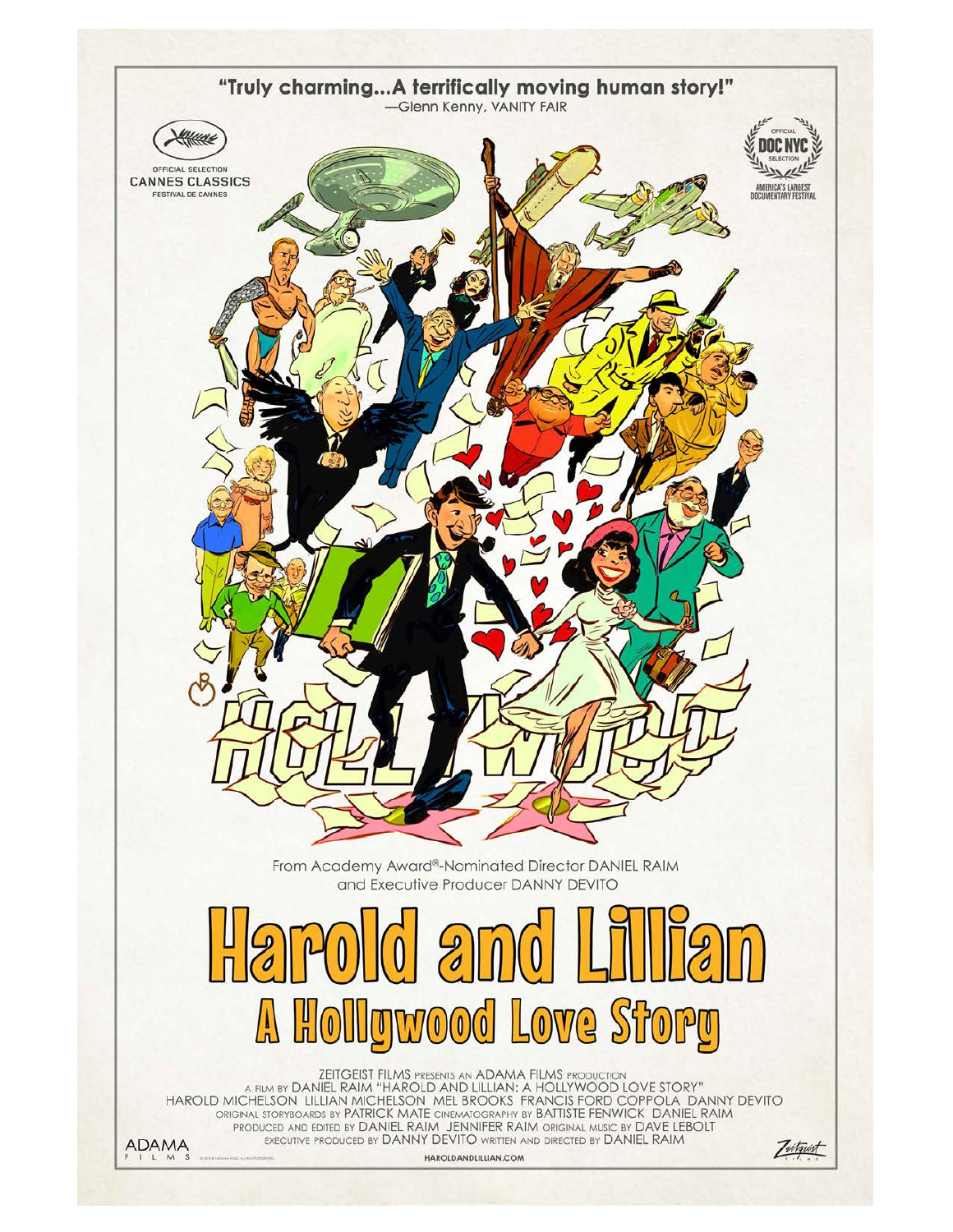# **NOW AVAILABLE FOR BOOKINGS**

## **HAROLD AND LILLIAN: A HOLLYWOOD LOVE STORY**

## A FILM BY DANIEL RAIM

A ZEITGEIST FILMS RELEASE



2016 • USA • 94 mins • Color • In English • Dolby 5.1 • Digital • 1.85:1 aspect ratio

Available formats: DCP, Blu-ray

## **Theatrical & Festival Booking Contacts:**

Nancy Gerstman or Emily Russo / Zeitgeist Films nancy@zeitgeistfilms.com • emily@zeitgeistfilms.com / 212-274-1989

**Filmmaker Contact:** Daniel Raim • adamafilms.com • daniel@adamafilms.com

**Press Contact:** Sasha Berman • sashaberman@me.com

**Website and Trailer:** haroldandlillian.com **Hi-Res Stills & Press Materials:** http://adamafilms.com/press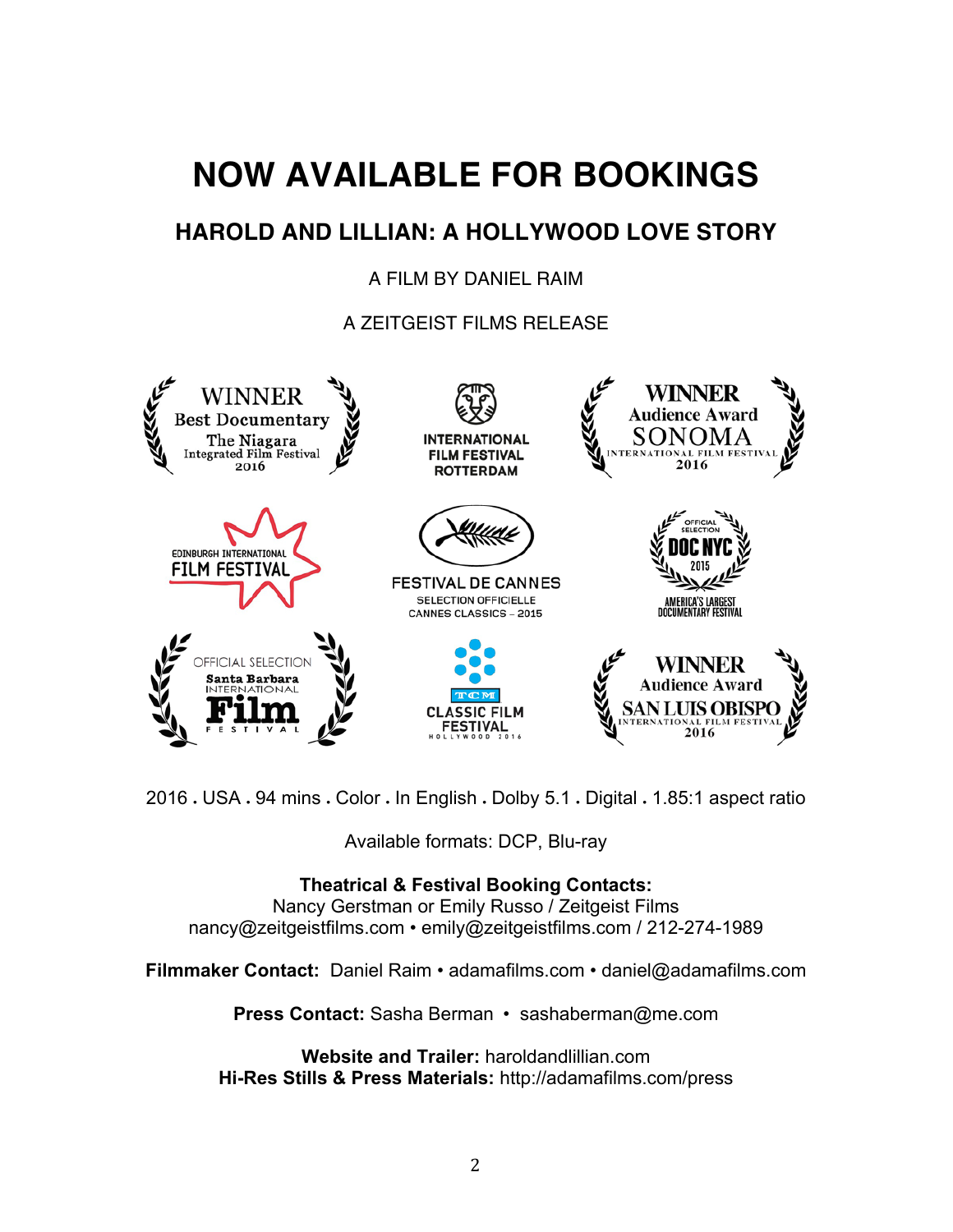#### **SYNOPSIS**

A fascinating and moving account of the romantic and creative partnership of storyboard artist Harold Michelson and film researcher Lillian Michelson: two unsung heroes of Hollywood's Golden Age.

Harold and Lillian worked on hundreds of renowned films including *The Ten Commandments, The Apartment, The Birds, Who's Afraid Of Virginia Woolf?, The Graduate, Rosemary's Baby, Fiddler On The Roof, Scarface, Full Metal Jacket* and many more.

Although the couple was responsible for some of Hollywood's most iconic examples of visual storytelling, their contributions remain largely uncredited. Through an engaging mix of love letters, film clips and candid conversations with Harold and Lillian, Danny DeVito, Mel Brooks, Francis Ford Coppola and others, this deeply engaging documentary from Academy Award®-nominated director Daniel Raim chronicles their remarkable marriage and extraordinary careers through six decades of movie-making history.

#### **HAROLD AND LILLIAN will open in theaters in Spring 2017**

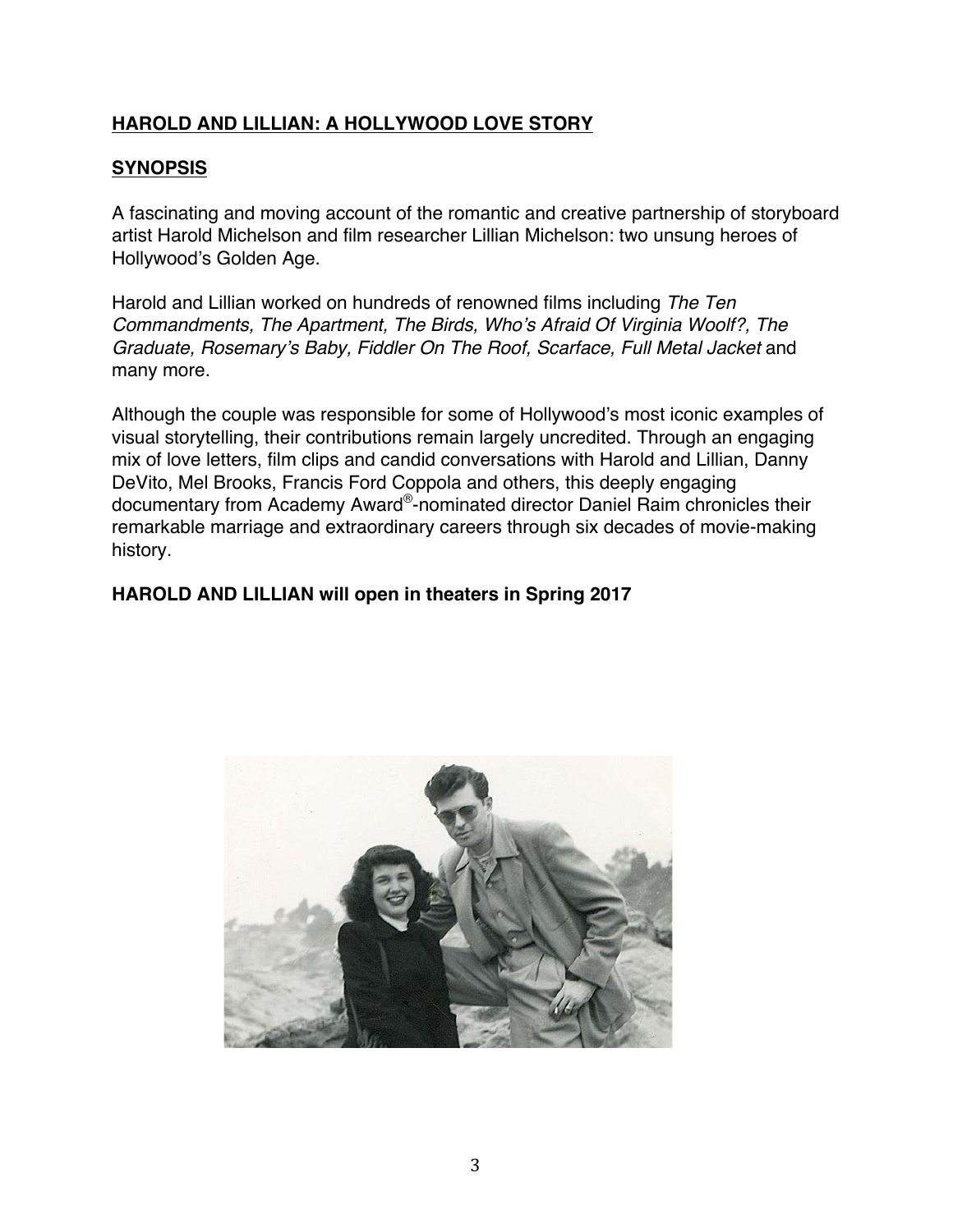## **DIRECTOR'S BIOGRAPHY**

## **DANIEL RAIM - WRITER/DIRECTOR**

Daniel Raim is an Oscar®-nominated film director born in Israel and raised in the US. From 1994 to 1997, Daniel served in the Israeli Defense Forces (Education Corps) as a documentary filmmaker. During his service, Daniel made short films about soldiers who performed music and theater for communities living in underground air raid shelters in the Northern borders of Israel during wartime. In 1997, Daniel attended the American Film Institute Conservatory in Los Angeles where he studied under one of Alfred Hitchcock's most esteemed collaborators, Production Designer Robert F. Boyle.

Daniel is known for his "informative and deeply moving" (*Variety*) trilogy of documentaries about unsung heroes of Hollywood's Golden Age. His debut film, an intimate profile on Boyle entitled *The Man on Lincoln's Nose* (2000, 40 min), was nominated for the 2000 Academy Award® for Best Documentary Short Subject. His second film, *Something's Gonna Live* (2010, 78 min), confirmed his talent as a director and storyteller and premiered at the AFI Film Fest. *Something's Gonna Live* was critically acclaimed during its theatrical release, and received a *Los Angeles Times* Critics' Pick from Kenneth Turan. His third film, *Harold and Lillian: A Hollywood Love Story* (2015, 94) premiered as an Official Selection of the 2015 Cannes Film Festival, and nominated for The Golden Eye Award.

Daniel has a passion for education, and in 2016 he embarked on an academic tour through India, where he screened his trilogy and lectured on cinema literacy and the art and craft of documentary filmmaking.

Daniel is currently creating a series of short films focusing on the art of design for the Criterion Channel on FilmStruck. *Harold and Lillian* will be theatrically released in April 2017, followed by the television premiere on Turner Classic Movies (TCM).

You can follow Daniel's work on: AdamaFilms.com HaroldAndLillian.com

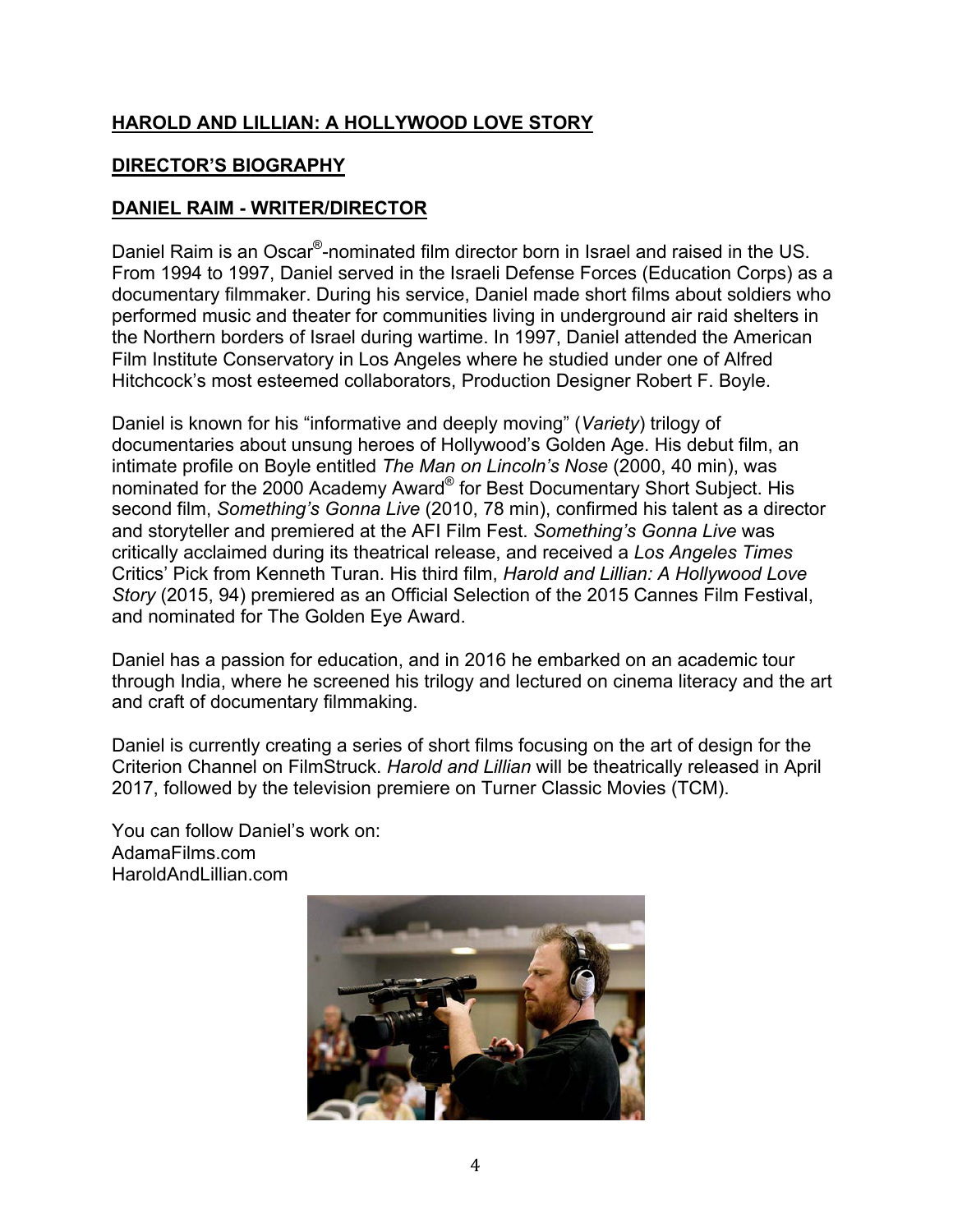#### **EDUCATIONAL SCREENING AND DISCUSSION WITH OSCAR-NOMINATED DIRECTOR DANIEL RAIM**

#### **FOR PROGRAM EVENT CONSIDERATION**

SOMETHING'S GONNA LIVE (2012) and the follow up documentary feature HAROLD AND LILLIAN: A HOLLYWOOD LOVE STORY (2015) are now available for educational screenings for film schools, design schools, colleges, university programs, and media centers.

#### **FILMMAKER AVAILABLE**

Daniel Raim, whose earlier film about production designer Robert Boyle, *The Man on Lincoln's Nose* (2000), was nominated for an Oscar, is available for appearances, discussions and post-screening Q&As. Local professional cinema artists are encouraged to participate in post-screening discussions.

#### **DISCUSSION TOPICS**

• Our goal is to use the compelling stories told in the films to stimulate conversation about the craft of cinema literacy, documentary filmmaking, production design, cinematography, film history, visual art and the importance of learning from our elders.

• The aim is to inspire critical thinking about how one can capture the authenticity of filmmaking, what it means to be an artist, and what can be gained – as individuals, artists, and a society – when collaboration and conversation is encouraged between generations.

## **SCREENINGS TO DATE INCLUDE**

- \* AFI Conservatory: Harold Lloyd Master Seminar
- \* Academy of Motion Picture Arts and **Sciences**
- \* Walt Disney Imagineering
- \* Pixar Animation Studios
- \* AFI FEST
- \* DreamWorks Animation SKG
- \* Canadian Film Center/TIFF Bell Lightbox

Photo: Director **Daniel Raim** presenting "Harold and Lillian" at the 2015 Cannes Film Festival.

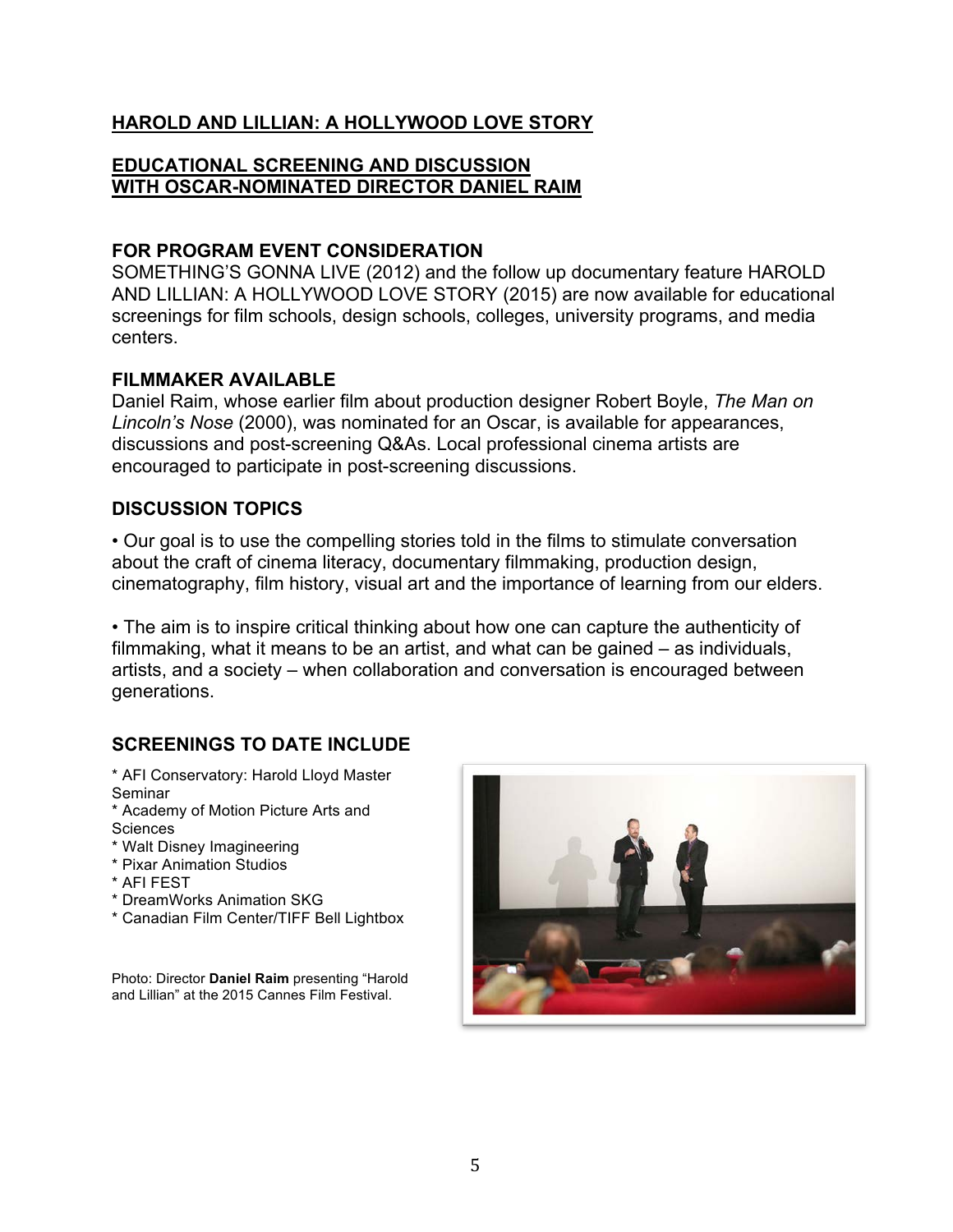#### **AWARDS AND FESTIVALS**

#### **NOMINEE - GOLDEN EYE AWARD**

CANNES FILM FESTIVAL - OFFICIAL SELECTION

**OPENING NIGHT FILM** HOT DOCS DOC SOUP SUNDAYS

**WINNER** 

BEST DOCUMENTARY AUDIENCE AWARD SONOMA INTERNATIONAL FILM FESTIVAL

#### **WINNER**

BEST DOCUMENTARY AUDIENCE AWARD SAN LUIS OBISPO INTERNATIONAL FILM FESTIVAL

**WINNER** 

BEST DOCUMENTARY THE NIAGARA INTEGRATED FILM FESTIVAL

**AUDIENCE FAVORITE**

INTERNATIONAL FILM FESTIVAL ROTTERDAM

**BEST OF FEST**

SANTA BARBARA INTERNATIONAL FILM FESTIVAL

**OFFICIAL SELECTION** JERUSALEM INTERNATIONAL FILM FESTIVAL MIAMI JEWISH FILM FESTIVAL SAN FRANCISCO JEWISH FILM FESTIVAL DOC NYC FEST INTERNATIONAL FILM FESTIVAL INDIA, GOA **RIVERRUN** BUENOS AIRES INTERNATIONAL FESTIVAL OF INDEPENDENT FILM JEONJU INTERNATIONAL FILM FESTIVAL TCM FEST EDINBOUGH INTERNATIONAL FILM FESTIVAL VANCOUVER INTERNATIONAL FILM FESTIVAL HOT SPRINGS DOCUMENTARY FILM FESTIVAL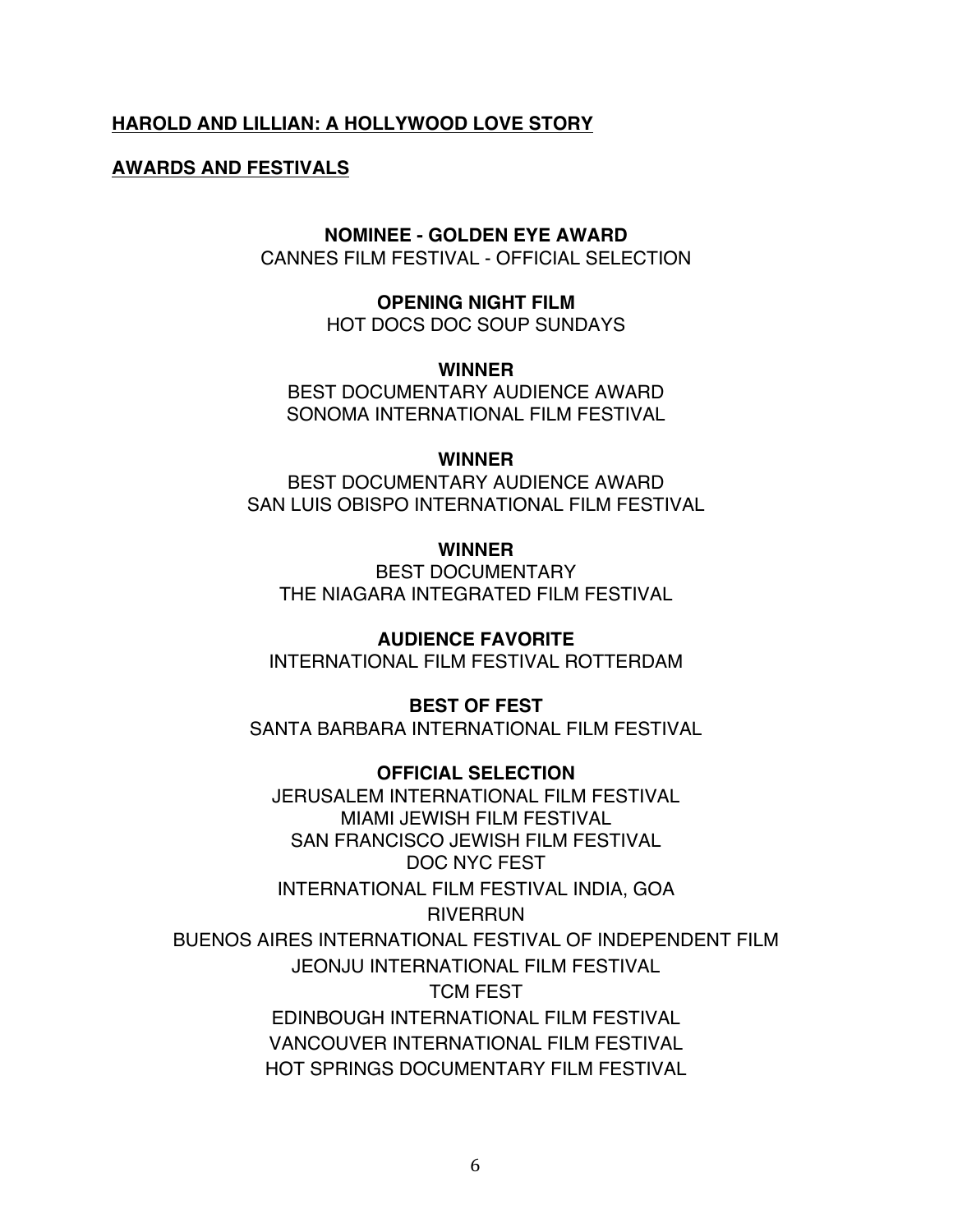## **DIRECTOR'S STATEMENT – DANIEL RAIM**

I first encountered Harold Michelson as a student at the AFI Conservatory in 1997. He was a sharp-witted, loveable and gifted storyboard artist and production designer. Harold taught a class at AFI called "Camera Angle Projection" and confounded us with his detailed knowledge of drawing storyboards that establish what the camera, fitted with a particular lens, sees in any given shot. His boards often included a miniature plan detailing the camera's lens, height, and tilt. However, Harold's talent reaches far beyond technical wizardry—his *ideas* for cinematic compositions would become some of the greatest 'shots' in film history.

On *The Birds* and *Marnie,* Harold helped bring Hitchcock's visions to life on paper often times long before the script was written. Cinematographer Robert Surtees set up just about every shot in *The Graduate* per Harold's innovative storyboards. *The Ten Commandments, Spartacus*, *Cleopatra*; from *Ben-Hur* through *Spaceballs*, Harold lent his cinematic genius to hundreds of movies. Yet, most of his work is uncredited.

Lillian Michelson is considered "the dean of film research," and has contributed to hundreds of classic American movies in her own right, including *The Birds*, *Fiddler on the Roof*, *Chinatown*, all the *Rocky* movies, *Annie Hall* and *Manhattan*. From period dramas to crime thrillers, Lillian's tenacity, research ability, and acquaintances on both sides of the law contributed to the *authenticity* of hundreds of films. Most of her work is uncredited as well.

I wanted to bring to light these little-known parts of the filmmaking process.

Harold and Lillian's story humanizes Hollywood—an industry sustained by numerous hard-working cinema artisans; master craftsmen and craftswomen who give their lives, their genius and their hearts to the movies.

Beyond Harold and Lillian's contribution to cinema, their story can't be told without weaving in their 60-year marriage—a creative, challenging, and profoundly loving partnership.

HAROLD AND LILLIAN: A HOLLYWOOD LOVE STORY spans the Golden Age of Hollywood through New Hollywood and beyond. It's a portrait of a time, and an intimate chronicle of their epic journey of life, love, family, and making great movies.

You've never met anyone like Harold and Lillian.

#### —**Daniel Raim**